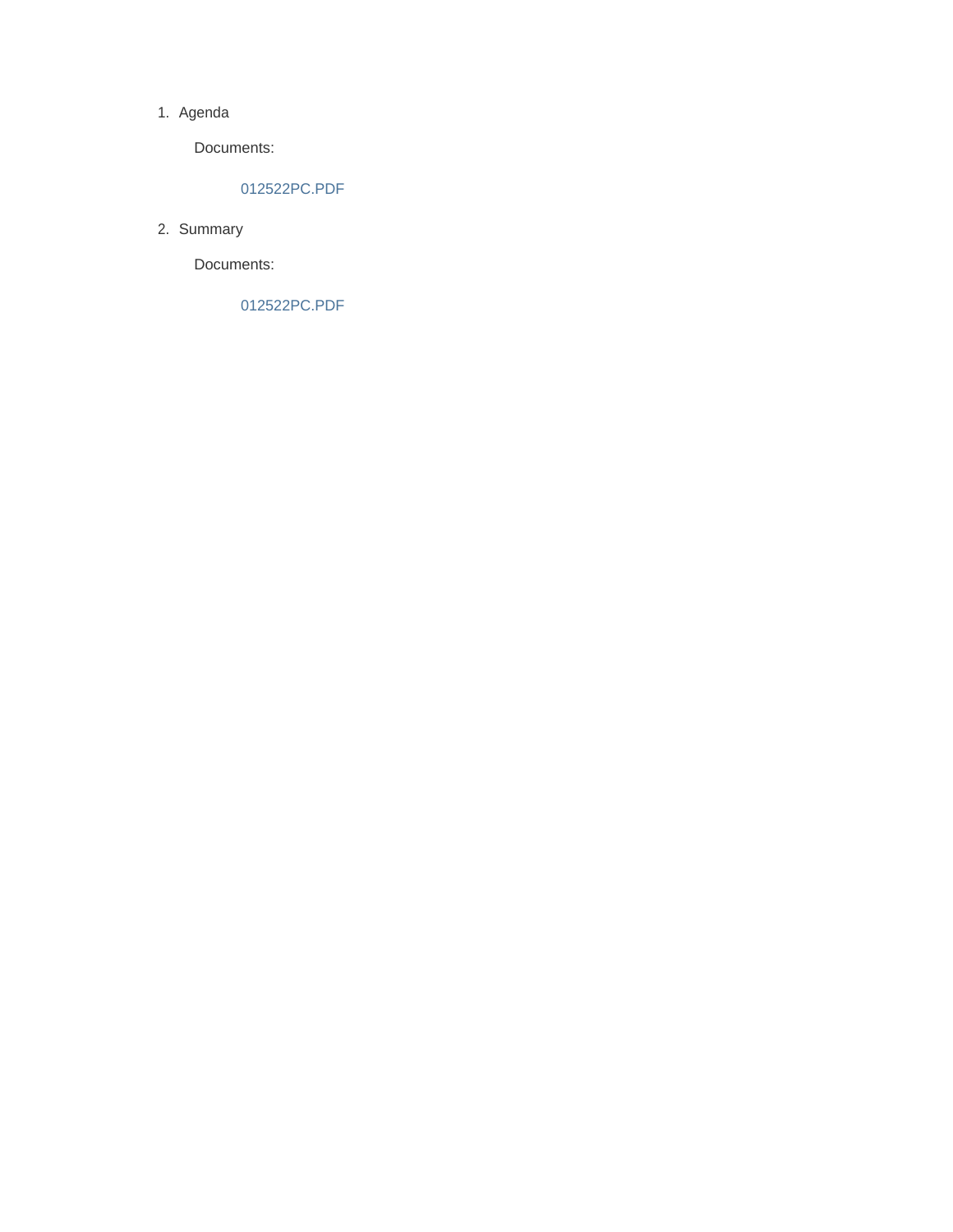

# **City of Marietta**

205 Lawrence Street Post Office Box 609 Marietta, Georgia 30061

# **Meeting Agenda**

## **PERSONNEL/INSURANCE COMMITTEE**

| <b>Cheryl Richardson, Chairman</b><br><b>Grif Chalfant, Vice Chair</b><br><b>Johnny Walker</b> |                        |  |
|------------------------------------------------------------------------------------------------|------------------------|--|
| Tuesday, January 25, 2022                                                                      | <b>Council Chamber</b> |  |

## *Immediately Following Finance and Investment Committee*

### **CALL TO ORDER:**

### **MINUTES:**

| 20220064         | <b>Regular Meeting - December 22, 2022</b>                                                                                                                                     |  |
|------------------|--------------------------------------------------------------------------------------------------------------------------------------------------------------------------------|--|
|                  | Review and approval of the December 22, 2022 meeting minutes.                                                                                                                  |  |
| <b>BUSINESS:</b> |                                                                                                                                                                                |  |
| 20220040         | <b>Georgia Municipal Association 2022 Delegates</b>                                                                                                                            |  |
|                  | Appointment of voting delegates for the Georgia Municipal Association (GMA) business<br>meetings.                                                                              |  |
| 20220041         | <b>National League of Cities 2022 Delegates</b>                                                                                                                                |  |
|                  | Appointment of voting delegates for the NLC business meetings.                                                                                                                 |  |
| 20220039         | Marietta Welcome Center & Visitors Bureau Appointment                                                                                                                          |  |
|                  | Appointment to the Marietta Welcome Center & Visitors Bureau for a two-year term.                                                                                              |  |
| 20220070         | <b>Historic Preservation Commission Appointment (Ward 4)</b>                                                                                                                   |  |
|                  | Appointment of Mike Wilson to the Historic Preservation Commission Ward 4 for a term of<br>three years, beginning immediately upon appointment and expiring February 10, 2025. |  |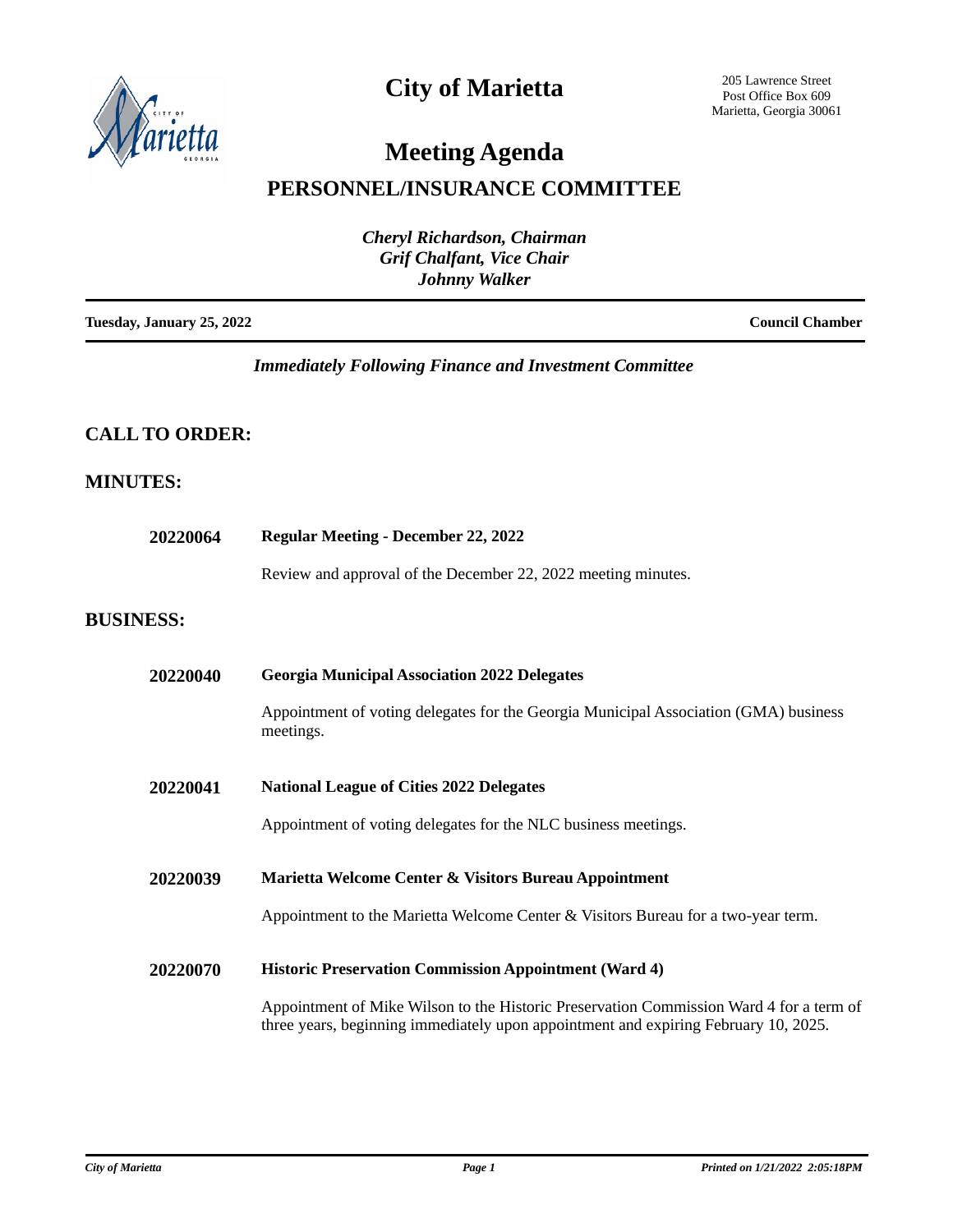#### **20220071 Historic Board of Review Appointment (Ward 4)**

Appointment of Mike Wilson to the Historic Board of Review Ward 4 for a two (2) year term, beginning upon appointment and expiring February 10, 2025.

#### **20220073 Distinguished Service Award-Police Chief**

Motion to honor Chief Dan Flynn with a Distinguished Service Award.

*Requested by Council Member Cheryl Richardson*

#### **20220043 Marietta Pension Board - Ex Officio (Police Chief)**

Appointment of Acting Police Chief Marty Ferrell to the Marietta Pension Board (Ex Officio) for the duration of his tenure as Acting Police Chief. Acting Chief Ferrell votes in the absence of the appointed Police Representative.

#### **20220061 Nationwide 457(b) Deferred Compensation Agreement**

Motion to approve the amendment to extend the administrative services agreement on the 457(b) deferred compensation plan with Nationwide through January 12, 2026.

#### **20211107 Appointed Officials Review**

Discussion regarding annual required review of appointed officials per Code Section 4-4-24-120C.

#### **20220109 Third Academy "Student Academy"**

Discussion to establish a third academy for 2022, "Student Academy" formatted based on our current Citizens Academy and Citizens Police Academy. For students, include in criteria to attend a BLW or MHA or BZA or M Bd of Ed, or other City function(s) on their own. Application of 14 to 18 year old through their Council person and Mayor with multiple of 8 in class represented equally across City.

*Requested by Mayor Tumlin & Council Member M. Carlyle Kent* 

### **ADJOURNMENT:**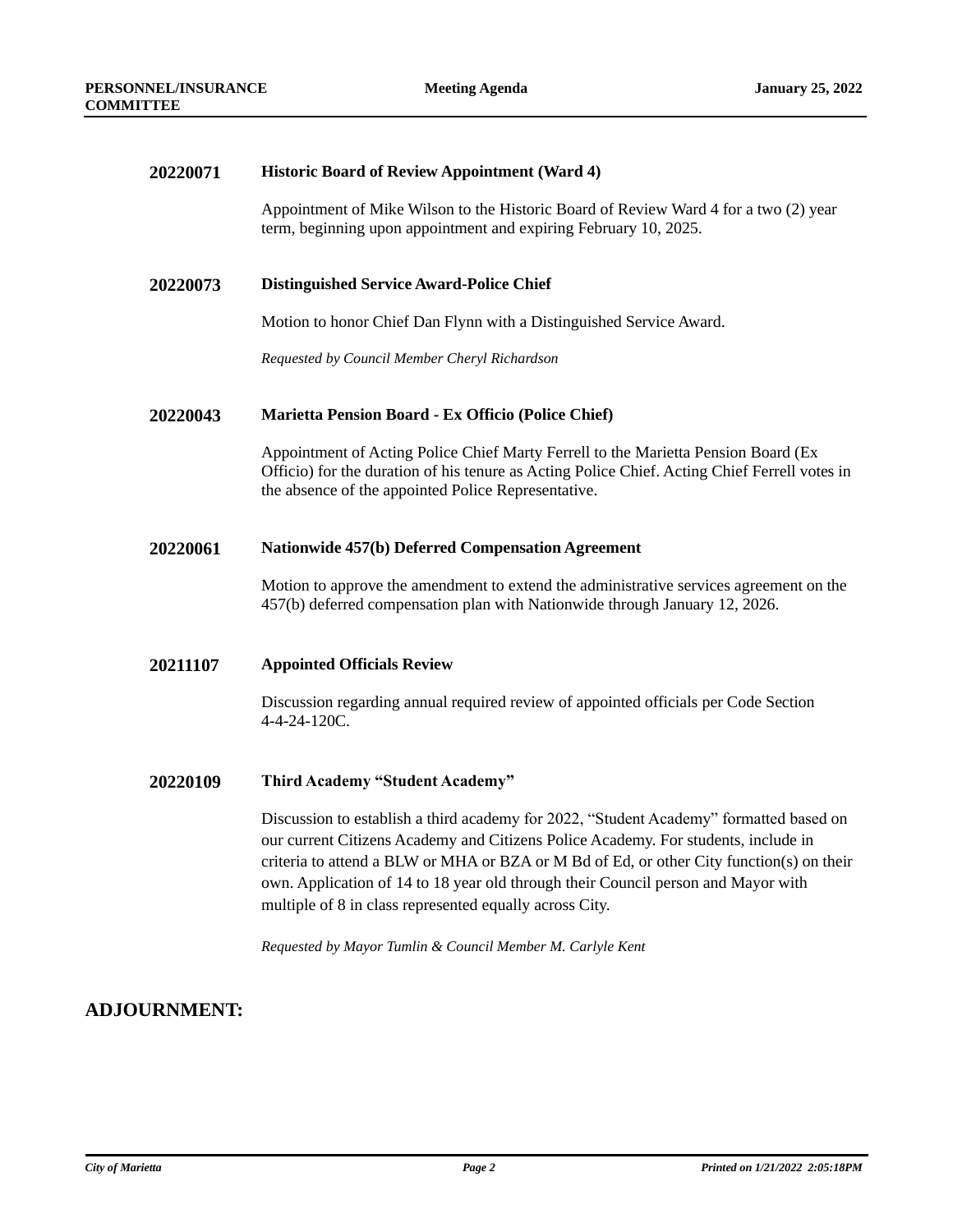

# **City of Marietta**

# **Meeting Summary**

**PERSONNEL/INSURANCE COMMITTEE**

*Cheryl Richardson, Chairman Grif Chalfant, Vice Chair Johnny Walker*

**Tuesday, January 25, 2022 Council Chamber**

| <b>Immediately Following Finance and Investment Committee</b> |                                                                                                                                                                                          |  |
|---------------------------------------------------------------|------------------------------------------------------------------------------------------------------------------------------------------------------------------------------------------|--|
| <b>20220064</b>                                               | <b>Regular Meeting - December 22, 2021</b>                                                                                                                                               |  |
|                                                               | Review and approval of the December 22, 2021 meeting minutes.<br><b>Approved and Finalized</b>                                                                                           |  |
| <b>20220040</b>                                               | <b>Georgia Municipal Association 2022 Delegates</b>                                                                                                                                      |  |
|                                                               | Appointment of voting delegates for the Georgia Municipal Association (GMA)<br>business meetings.                                                                                        |  |
|                                                               | Motion to appoint Joseph R. Goldstein as voting delegate and Cheryl Richardson<br>as alternate voting delegate for the Georgia Municipal Association (GMA)<br>business meetings.         |  |
|                                                               | Recommended for Approval - Consent Agenda                                                                                                                                                |  |
| 20220041                                                      | <b>National League of Cities 2022 Delegates</b>                                                                                                                                          |  |
|                                                               | Appointment of voting delegates for the NLC business meetings.                                                                                                                           |  |
|                                                               | Motion to appoint M. Carlyle Kent as voting delegate and Joseph R. Goldstein as<br>alternate voting delegate for the NLC business meetings.<br>Recommended for Approval - Consent Agenda |  |
| <b>20220039</b>                                               | Marietta Welcome Center & Visitors Bureau Appointment                                                                                                                                    |  |
|                                                               | Appointment to the Marietta Welcome Center & Visitors Bureau for a two-year<br>term.                                                                                                     |  |
|                                                               | Motion to appoint Joseph R. Goldstein to the Marietta Welcome Center &<br>Visitors Bureau for a two-year term.                                                                           |  |
|                                                               | Recommended for Approval - Consent Agenda                                                                                                                                                |  |

**20220070 Historic Preservation Commission Appointment (Ward 4)**

Appointment of Mike Wilson to the Historic Preservation Commission Ward 4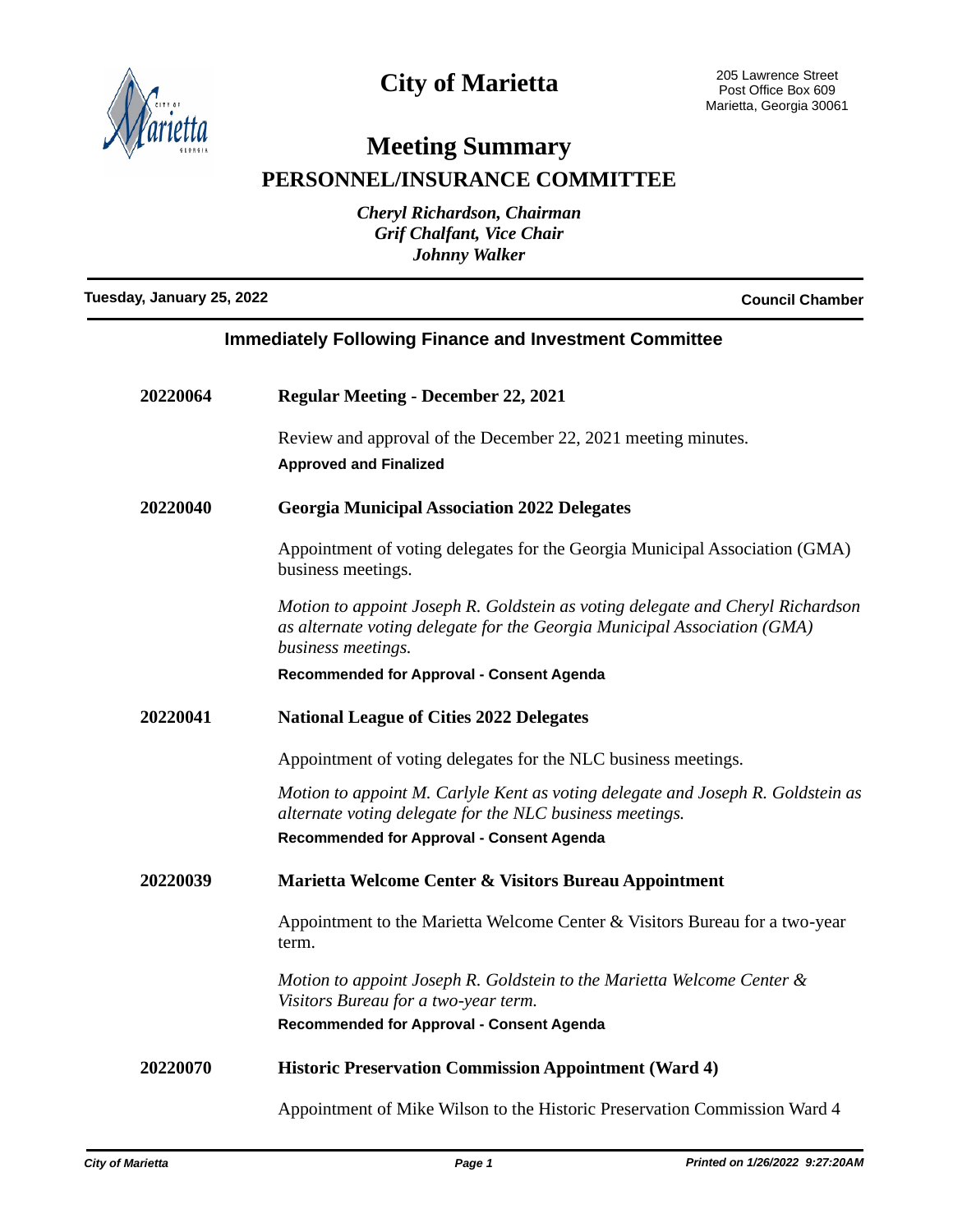for a term of three years, beginning immediately upon appointment and expiring February 10, 2025.

*Motion to appoint Mike Wilson to the Historic Preservation Commission* **Recommended for Approval - Consent Agenda**

#### **20220071 Historic Board of Review Appointment (Ward 4)**

Appointment of Mike Wilson to the Historic Board of Review Ward 4 for a two (2) year term, beginning upon appointment and expiring February 10, 2025.

*Motion to appoint Mike Wilson to the Historic Board of Review.* **Recommended for Approval - Consent Agenda**

#### **20220073 Distinguished Service Award-Police Chief**

Motion to honor Chief Dan Flynn with a Distinguished Service Award.

Requested by Council Member Cheryl Richardson

**Referred to the Special Called City Council Meeting**

#### **20220043 Marietta Pension Board - Ex Officio (Police Chief)**

Appointment of Acting Police Chief Marty Ferrell to the Marietta Pension Board (Ex Officio) for the duration of his tenure as Acting Police Chief. Acting Chief Ferrell votes in the absence of the appointed Police Representative.

**Recommended for Approval - Consent Agenda**

#### **20220061 Nationwide 457(b) Deferred Compensation Agreement**

Motion to approve the amendment to extend the administrative services agreement on the 457(b) deferred compensation plan with Nationwide through January 12, 2026.

**Recommended for Approval - Consent Agenda**

**20211107 Appointed Officials Review**

Discussion regarding annual required review of appointed officials per Code Section 4-4-24-120C.

**Referred to the Special Called City Council Meeting**

#### **20220109 Third Academy "Student Academy"**

Discussion to establish a third academy for 2022, "Student Academy" formatted based on our current Citizens Academy and Citizens Police Academy. For students, include in criteria to attend a BLW or MHA or BZA or M Bd of Ed, or